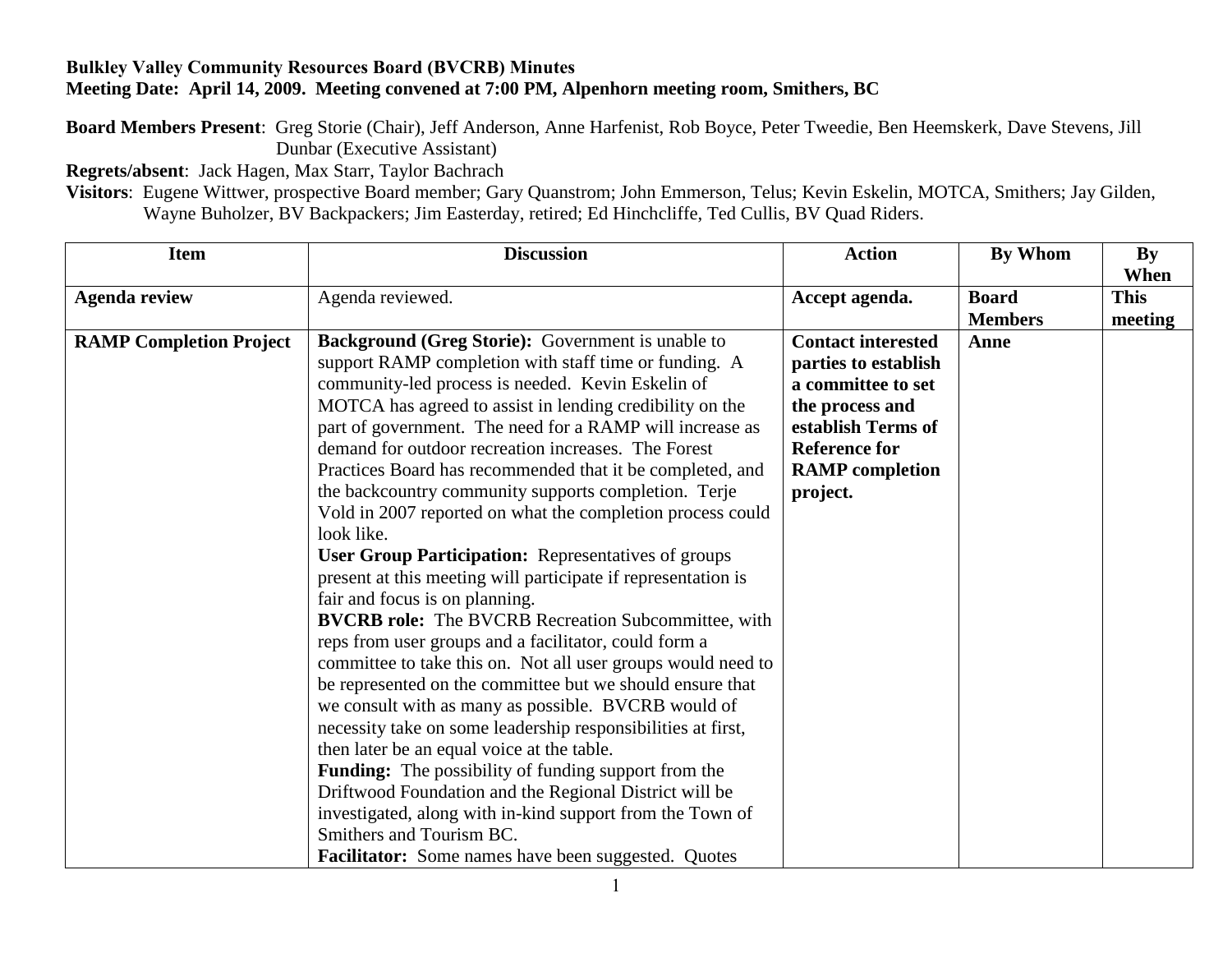| <b>Item</b>                                                     | <b>Discussion</b>                                                                                                                                                                                                                                                                                                                                                                                                             | <b>Action</b>                                                                                                                                                                         | <b>By Whom</b>                 | <b>By</b><br>When      |
|-----------------------------------------------------------------|-------------------------------------------------------------------------------------------------------------------------------------------------------------------------------------------------------------------------------------------------------------------------------------------------------------------------------------------------------------------------------------------------------------------------------|---------------------------------------------------------------------------------------------------------------------------------------------------------------------------------------|--------------------------------|------------------------|
|                                                                 | would be requested. UNBC Recreation and Tourism class<br>might be interested in taking on some of the work as a class<br>project.<br>Record Keeper: Jill is available.<br><b>Mapping:</b> Will need to discuss details of requirements.<br>First Nations Involvement: First Nations reps will be<br>invited to the table.<br>Next meeting: Details TBA.                                                                       |                                                                                                                                                                                       |                                |                        |
| <b>Review of minutes of March</b><br>10, 2009                   | Minutes not approved due to lack of quorum.                                                                                                                                                                                                                                                                                                                                                                                   | <b>Review Mar 1009</b><br>minutes                                                                                                                                                     | <b>Board</b><br><b>Members</b> | <b>Next</b><br>meeting |
| <b>Subcommittee</b><br><b>Reports/Issues/Corresponde</b><br>nce | 1. Mining and Energy Development<br><b>Public Referrals for Mining Projects: Rob:</b><br>Recreationists have requested information regarding where<br>activity is going on so they can plan trips accordingly.<br>BVCRB shouldn't be the conduit for this information. Rob<br>will contact Loren Kelly of MEMPR to suggest that Valley<br>Vision or Front Counter BC take on this role.<br>2. Forestry, Range and Agriculture | <b>Contact Loren</b><br><b>Kelly of MEMPR</b><br>to suggest that<br><b>Valley Vision or</b><br><b>Front Counter BC</b><br>take on mining<br>activity<br>information<br>dissemination. | Rob                            |                        |
|                                                                 | Telkwa Caribou Wildlife Habitat Area proposal: Re:<br>Rick Keim's presentation at March 10, 2009 BVCRB<br>meeting: Response is due May 31, 2009. Greg: We need to<br>support the caribou while maintaining the 10% LRMP<br>budget. We need to see the analysis in order to comment. A<br>letter will be sent requesting this information.                                                                                     | <b>Prepare letter</b><br>requesting analysis<br>of effects of Telkwa<br><b>Caribou WHA</b><br>proposal.                                                                               | <b>Peter</b>                   |                        |
|                                                                 | 3. LWBC Referrals and Land Tenures<br>Dave is aware of a referral that is circulating which the<br>BVCRB did not receive. He will circulate it and prepare a<br>response.                                                                                                                                                                                                                                                     | Prepare response<br>to Front Counter<br><b>BC</b> re: Referral<br>not received by<br><b>BVCRB.</b>                                                                                    | <b>Dave</b>                    |                        |